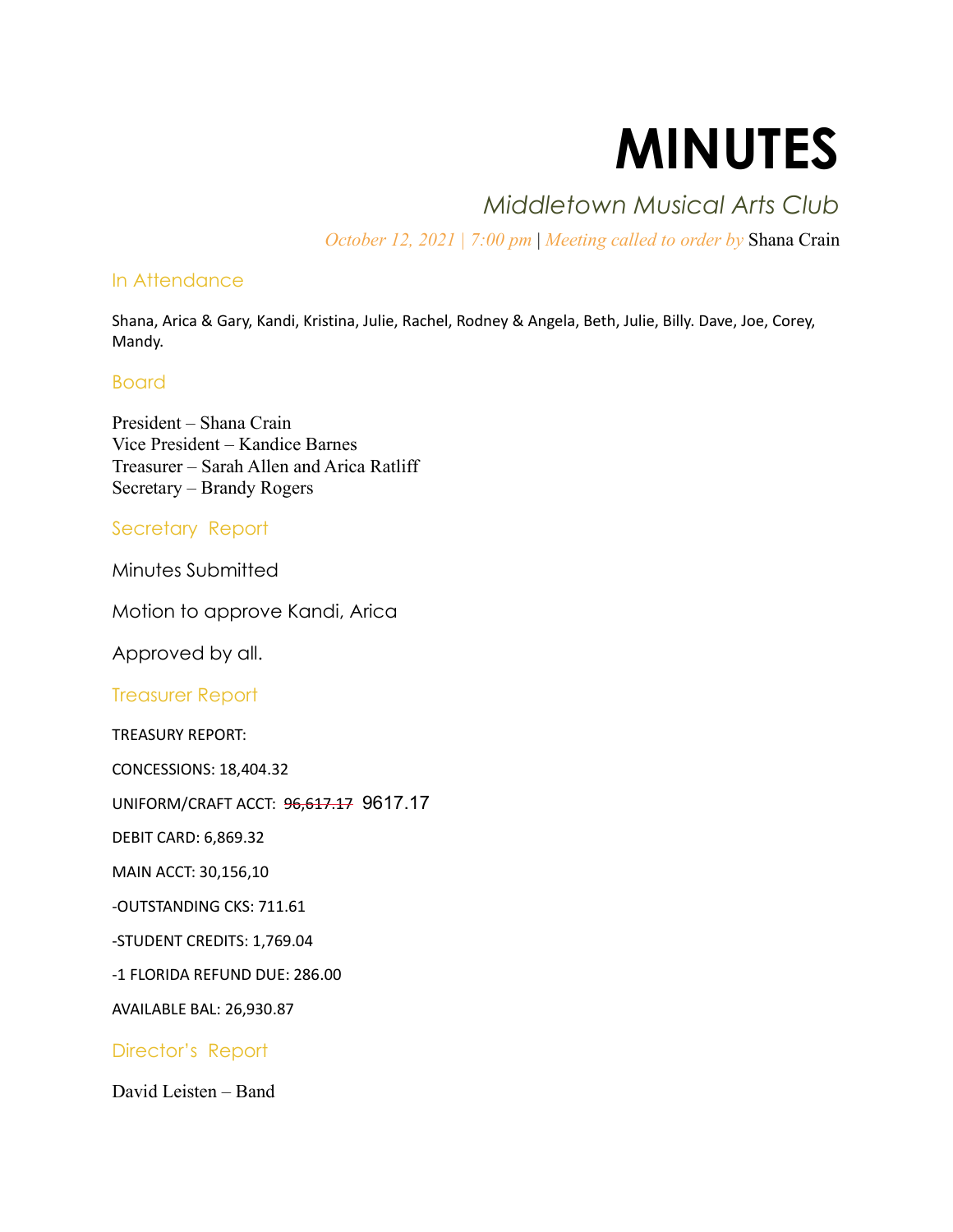\*Contest this wkend, schedules are out. Following wk is Shawnee, w/ afternoon timeslot. We perform for state at 2:30 on the 31st. Should return in time for trick or treat. Might do just 1 more schedule for remainder of season. nov. 1st is recognition night. 7 pm start in theater. will order plaques for the seniors. Dave usually takes care of that. Metals at state; can be purchased by kids for \$6 ea. band concerts starting in November. Asked for images or announcements for slides, feel free to share. craft show should be advertised. Nov 11th is the first band concert.

Joe Woodring– Show Choir

\* Thanks to help w/ homecoming concessions. Choir concert thursday night. all but show choir will be performing.

Corey Hall – Orchestra

\* board approved disney last night. parent meeting next thursday. requesting kohls to be there for assistance at 5:30. deposits will begin being collected that night. info taken home today. deposits are 225. monthly pmts are 266 each. total cost is 1289. based on 100 people going. may need to fundraise. chaperones would count on passenger total. leaving on a wednesday. return monday. 4/27-5/2 same wk of pops. planned individual fundraisers, info sent home on that as well. hoping some parents can set up fundraising. nov and dec 1st for payments, then again on jan 15th. encourage them to do online payments. masks are required, unsure of any covid testing.

Stephanie Miller – Guard \*no report

# Committee Reports

#### Committee Reports

Hospitality  $&$  Celebrations – have donations available still in joes room. sign up genious working well, almost every snack has a listed donation. trunk or treat on 10/27 immediately following practice for band families.

Concessions – pretty smooth, appreciative of all volunteers. need people for friday, need to relieve senior parents. mandy believes we should have enough parents. will have volunteer list by thursday. need to move stock from barnitz to basketball concessions. w/ leftover bags and chips, will we may want to use that for comps if exp dates are close. maybe discount bags close in date. grill repair, repairman not available. maybe delay till next spring or summer for next season.

Website & Publicity – renewed website and word press for 3 years. added a lot of additional info like uniform care, concessions and other band needs. created a youtube channel for performaces. thanks to julie for the video. also imbedded in website. currently private, need to look at copyright of show in order to release it publicly.